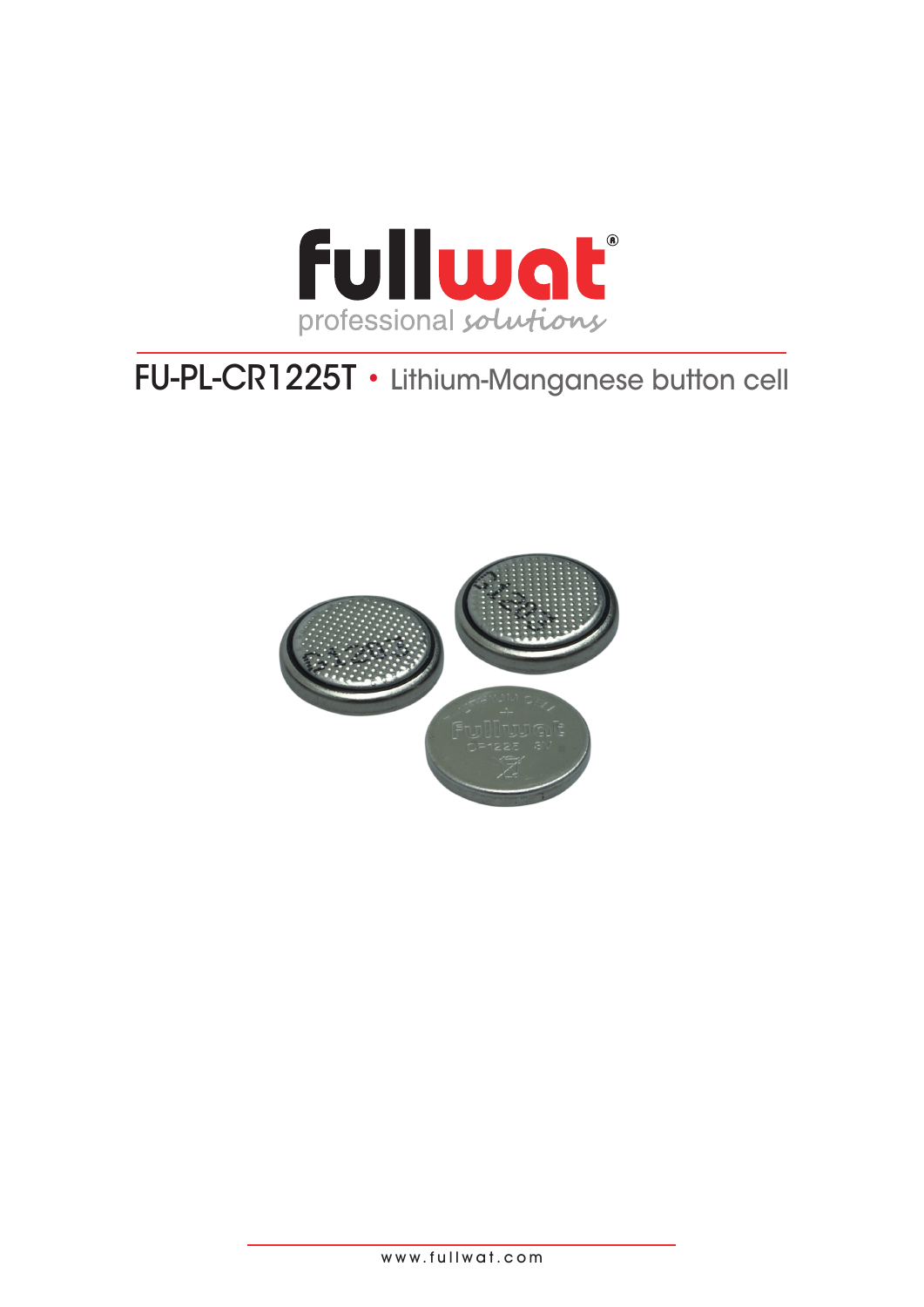

#### **1. Scope**

This specification governs the performance of the following FULLWAT Lithium button cell.

## **2. Ratings**

| <b>Item</b>                         |                         | <b>Unit</b> | <b>Specifications</b> | <b>Condition</b>                                       |  |
|-------------------------------------|-------------------------|-------------|-----------------------|--------------------------------------------------------|--|
| Nominal voltage                     |                         | $\vee$      | 3.0                   |                                                        |  |
| Nominal capacity                    |                         | mAh         | 50                    | Standard discharge with load<br>$62k\Omega$            |  |
| Instantaneous short-circuit current |                         | mA          | $\geq 100$            | Time $\leq 0.5$ second                                 |  |
| Off-load voltage                    |                         | $\vee$      | $\geq 3.20$           |                                                        |  |
| Operating temperature               |                         | °C          | $-20 - 60$            |                                                        |  |
| Standard weight                     |                         | g           | ~10.85                | Unit cell                                              |  |
| Service output                      | Initial                 | Standard    | 1210h                 | Continuous discharge with load                         |  |
|                                     | After 12 months storage | Standard    | 1140h                 | $62k\Omega$ , till 2.0v end-voltage at<br>$20 - 25$ °C |  |

#### **Table 1**

#### **Table 2**

| <b>Item</b>         | <b>Conditions</b>                                                                                          | <b>Condition</b> |       |
|---------------------|------------------------------------------------------------------------------------------------------------|------------------|-------|
| Thermal durability  | Kept for 10 days at 50 $\pm$ 3, then continuously<br>discharge with $62k\Omega$ load till 2.0v end-voltage | Standard         | 1140h |
| Self-discharge rate | Stored for 12 months at normal temperature and<br>humidity                                                 | $≤1\%$           |       |

#### **3. Performance and test methods**

Unless otherwise stated, all the testing is carried out under the condition: environmental temperature, 20ºC~25ºC ; environmental humidity, 65±20%. Please refer to Table 3.

#### **4. Suggestions and cautions**

- 4.1 Install batteries correctly.
- 4.2 Ensure the contact points to be clean and conductive.
- 4.3 Do not mix different types, different brands batteries to serve together.
- 4.4 Do not heat, recharge the batteries.
- 4.5 Do not dispose of the batteries in fire.
- 4.6 Keep away from the small children, if swallowed promptly see doctor.
- 4.7 Pay attention to the producing date.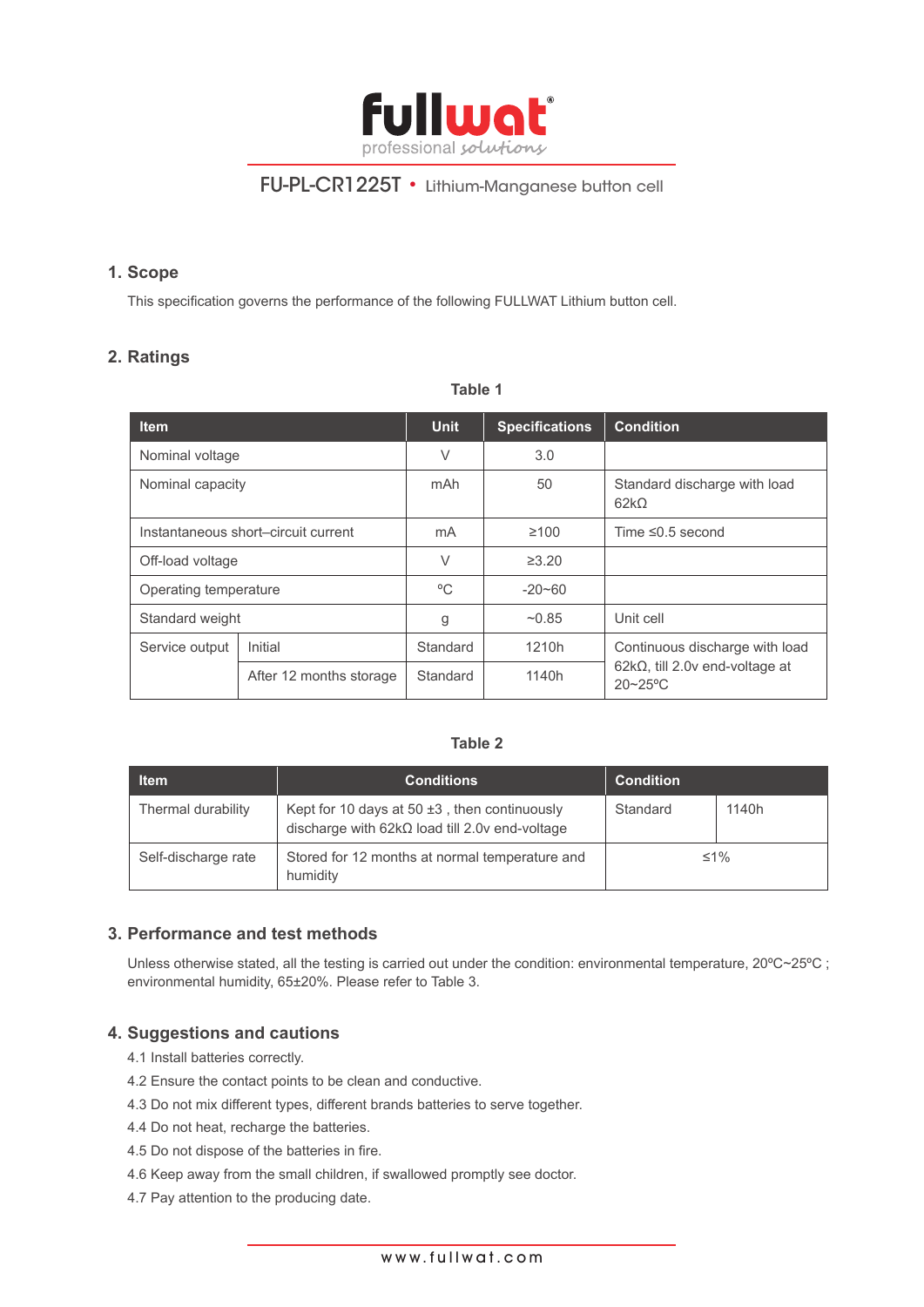

## **Table 3**

| <b>No</b>      | <b>Test methods</b><br><b>Item</b>                                                                                                                                           |                                                                                                                                                                                          | <b>Performance</b>                                 |                         |
|----------------|------------------------------------------------------------------------------------------------------------------------------------------------------------------------------|------------------------------------------------------------------------------------------------------------------------------------------------------------------------------------------|----------------------------------------------------|-------------------------|
| 1              | <b>Dimensions</b>                                                                                                                                                            | Using vernier caliper (accuracy ≥0.02) while avoiding                                                                                                                                    | Diameter                                           | 12.5 (-0.20) mm         |
|                |                                                                                                                                                                              | short-circuit.                                                                                                                                                                           | Height                                             | $2.50$ ( $\pm 0.1$ ) mm |
| 2              | Off-load voltage                                                                                                                                                             | Using multimeter (accuracy $0.2$ $\geq$ 5%) internal<br>resistance $1M2$ .                                                                                                               | $\geq 3.20v$                                       |                         |
| 3              | Instantaneous<br>short-circuit current                                                                                                                                       | Time of short-circuit should be less than 0.5 second<br>and avoid repeated test within half an hour.                                                                                     | $\geq 100 \text{mA}$                               |                         |
| $\overline{4}$ | Appearance                                                                                                                                                                   | Eyeballing.                                                                                                                                                                              | Bright, clean, no rust,<br>no leakage, And no flaw |                         |
| 5              | Continuously discharge with load $62k\Omega$ , temperature<br>at 20~25°C, humidity at 65±20% till 2.0v end-voltage<br>Capacity<br>(for fresh battery only: within 3 months). |                                                                                                                                                                                          | $\geq$ 1210h                                       |                         |
| 6              | Vibration test                                                                                                                                                               | Put battery on the platform of the vibrations<br>machine, start the machine and adjust the frequency<br>form 10 times per minute to 15 times per minute.<br>Keep it running for an hour. | Characteristics keep stability                     |                         |
| $\overline{7}$ | Leakage at high<br>temperature                                                                                                                                               | Stored under temperature (50°C) for 10 days.                                                                                                                                             | No leakage allowed                                 |                         |
| 8              | After 2.0v end-voltage, continuously discharged for<br>Over discharge test<br>5 hours.                                                                                       |                                                                                                                                                                                          | No leakage allowed                                 |                         |

# **5. Cutaway diagram of 3.0V Lithium Manganese dioxide button cell.**